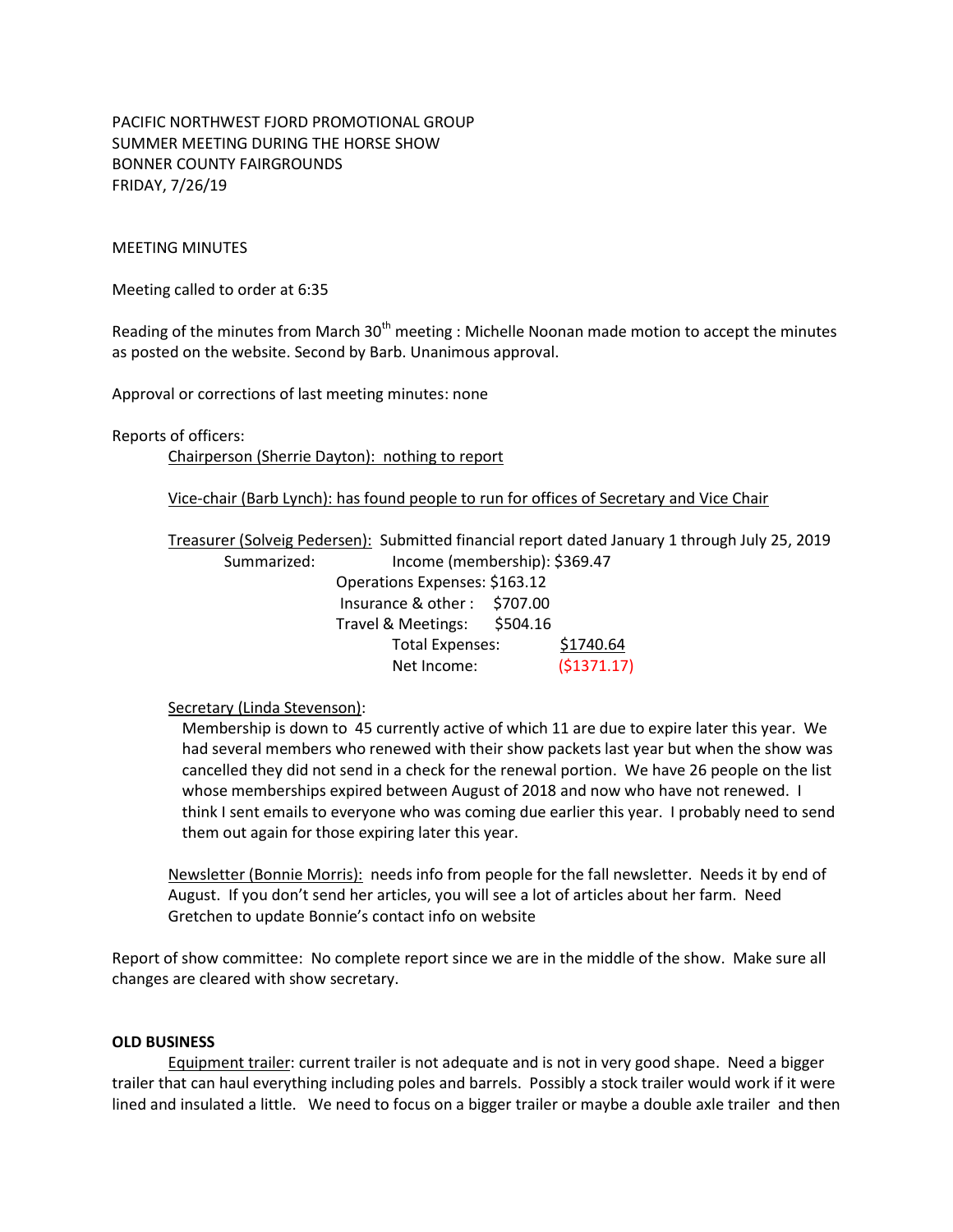find someone in Sandpoint willing to store it. Eagle manufacturing could enclose it for us. Maybe we will try to use the barrels this weekend without the bases and see if we really need them. Shirley asked about licensing for a bigger trailer. We don't expect any changes except with weight. It would need at least ¾ ton truck to pull it. Sherrie asked for approval to look for a trailer. All agreed. Carmen Frentress volunteered her husband to look for a trailer and report back prices at the next meeting.

## **NEW BUSINESS**

Elections:

Vice-chair: Shirley volunteered. All approved.

Secretary: Michelle Noonan suggested Linda Stevenson stay on for a 3<sup>rd</sup> term. Eric second. Unanimous vote.

New Evaluation program : Eric Watness discussed the aspects of the new evaluation program. NFHR is attempting to restructure it to be more accessible with the ultimate goal of preserving and breeding the best of the best. He said we need to embrace the internet for getting out info. Had everyone go to NFHR.com where the new evaluation handbook is available. They are looking at having evaluations hosted by private farms as a way to reduce costs and make it more affordable for those attending and those hosting. 3 evaluations are planned in 2021. NFHR hasn't had one for 2 yrs and none are planned for 2020. There is one senior and one trainee evaluator available. Looking for people interested in being evaluators.

Section 2 pg 8: borrowed form from Norwegian evaluators. The new training and instruction presents 61 categories that can be evaluated per horse in 30 minutes. Each horse would be judged by their quality via breed standard. There would also be a liberty part to see freedom of movement. Get to see natural movement, including at a canter which cannot be done in hand. Breed character, body muscling, overall impression are things the evaluator would look for. People can take the form from the website and use it to score their own horse according to breed standard. This info will help owners evaluate whether or not their horse should be bred but they will make that decision themselves unlike in Europe. Performance tests will be included.

Europe isn't ready to change their evaluation process but the U.S. is.

Rory and Christine Miller have offered their place for a clinic and evaluation. Bonnie asked if there was some incentive to get people who own good breeding stock to breed them because many with the good gene pools are currently not being bred. The future of the breed could be in jeopardy if premium mares are not being bred. Also what would be the value of bringing a horse to an evaluation if the owner was not planning to breed. Norway, by contrast, controls the whole breeding process – owners have no say in the matter.

\*\*\*\*\*

New Show Committee needed for 2020 show: discussed what is needed by show committee members. Mostly behind the scenes organizing during the year.